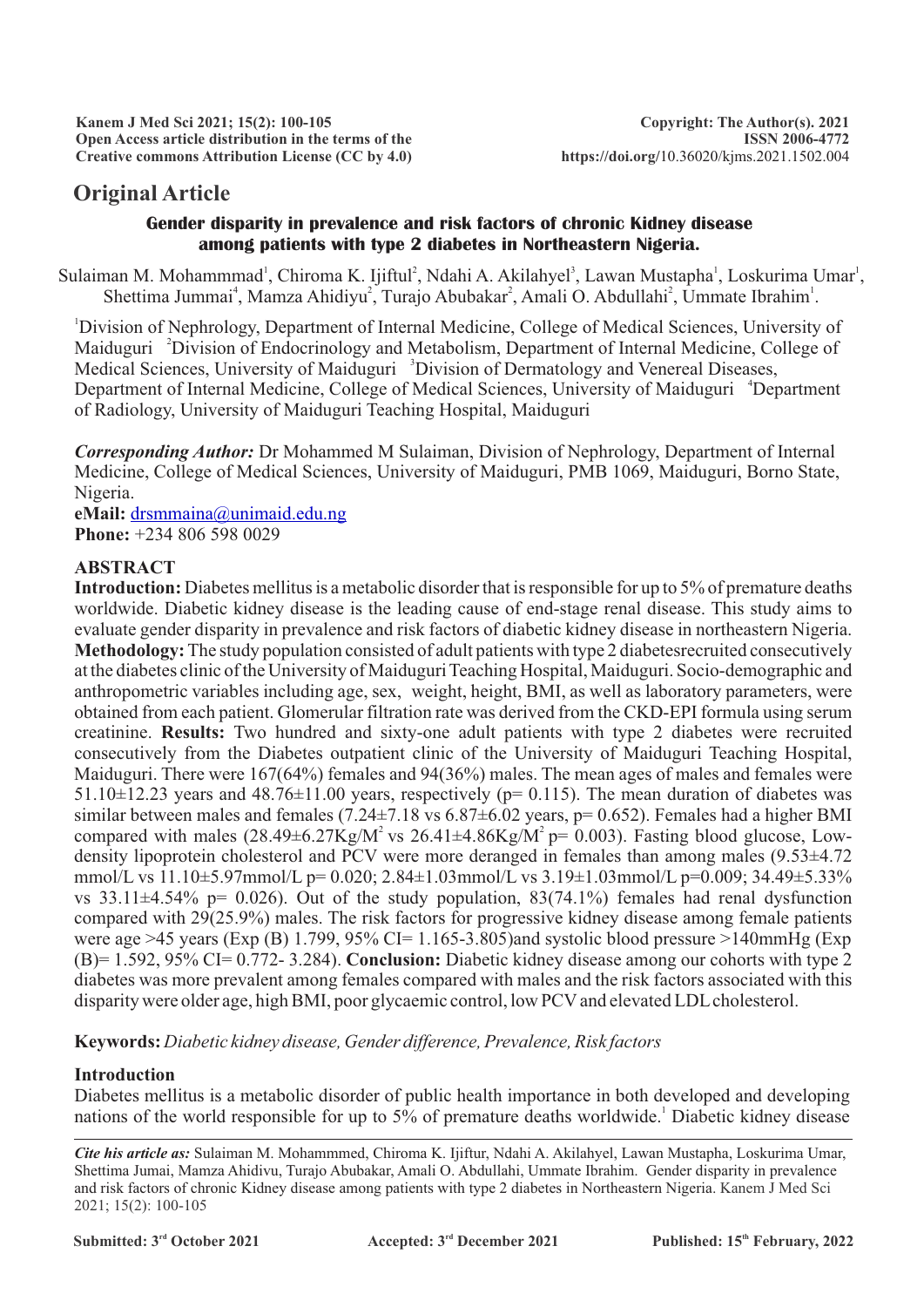(DKD) is the leading cause of ESRD in the world, responsible for additional morbidity and mortality among patients with diabetes.<sup>2</sup> The prevalence of diabetic kidney disease in northeastern Nigeria has been reported to be 42.9% and its contribution to the burden of ESRD is projected to increase.<sup>3</sup> Several risk factors have been found to contribute to the development and progression of DKD.<sup>4</sup> There is growing evidence showing the disparity in the prevalence, risk factors and progression of DKD between males and females.<sup>5</sup> This discovery created the need to develop a targeted intervention for each category of patients. Research into the underlying factors responsible for these disparities between males and females may provide opportunities for novel treatment of DKD through personalized and targeted therapies.

Although the prevalence of DKD in Nigeria is similar to that of the USA and Europe; the burden of DKD-related ESRD is higher in developed countries.<sup>3,6</sup> This disparity is attributable to demographic and lifestyle differences as well as the possible role of genetic factors in the progression of DKD to ESRD.

The role of sex in determining the prevalence of DKD and its risk factors underscores the contribution of social and hormonal factors in the pathogenesis of DKD. Epidemiologic studies have shown that a disparity existed in the prevalence and risk factors of DKD between males and females.<sup>7</sup> However, studies have been inconsistent in **Definition and KDIGO classification of CKD** attributing one sex or the other as a risk factor for Patients who had  $eGFR \le 60$ ml/minute/1.73M<sup>2</sup> were progressive DKD.

This study aims at evaluating the gender differences in prevalence and risk factors of diabetic kidney diseases among patients attending the diabetes outpatient clinic of a tertiary health centre in northeastern Nigeria.

### **Materials and Methods**

This was a cross-sectional hospital-based study conducted at the Diabetes clinic of the University of Maiduguri Teaching Hospital, Maiduguri, northeastern Nigeria. The clinic serves as a regional referral centre in the northeastern region of Nigeria <30mg/g in males. comprising six states and occasionally receives patients from neighbouring countries of Niger, Chad **Statistical Analysis**

population of 23.5 (13.5% of Nigeria's population) million. Two hundred and sixty-one consecutive, consenting adult patients with type 2 diabetes, attending the diabetes outpatient clinic were recruited for the study from January 2019 to December 2019. Their socio-demographic characteristics, duration of diabetes and biochemical parameters were obtained and recorded using a well-structured questionnaire. Anthropometric parameters such as weight, height and waist circumference were measured for each patient. Blood pressure was measured on the right arm in the sitting position and the average of two readings was recorded. Blood specimen was collected after 8-hour fasting for assay of electrolytes, urea, creatinine, serum lipids, glucose, glycated haemoglobin and uric acid. The early morning urine specimen was collected and immediately analysed using Medi-Test combi-9® (Macherey-Nagel, Germany) strip for protein, glucose and ketones. Urine samples were analysed within 30 minutes of the collection with the test strips immersed into the urine for 5 seconds and read against the colour codes on the container after 30 to 60 seconds. Serum creatinine was analysed with Roche Cobas C311® clinical chemistry analyzer using a photometric system at a wave length of 505. Estimated Glomerular filtration rates (eGFR) were calculated for each patient using the chronic kidney disease epidemiology collaboration formula with correction for black ethnicity (CKD-EPI equation).

considered to have chronic kidney disease (CKD). Patients were also grouped based on the KDIGO GFR staging. G1: GFR >90 ml/min/1.73 m2; G2: GFR 60–89 ml/min/1.73 m2; G3a: GFR 45–59 ml/min/1.73 m2; G3b: GFR30-44, G4: GFR 15–29 ml/min/1.73 m2 , G5: GFR <15 ml/ min/1.73 m2 . Albuminuria level A1: <30mg/g, A2: 30-300mg/g, A3: >300mg/g. Patients who have GFR  $\leq 60$ ml/min/1.73m2 and/or albuminuria  $\geq 30$ mg/g are considered to have chronic kidney disease. Hyperfiltration is defined as GFR  $>120$ ml/min/1.73m2 and albuminuria  $\leq 30$ mg/g in females and >130ml/min/1.73m2 and albuminuria

and Cameroon. The region has a projected Data collected were entered into a computer and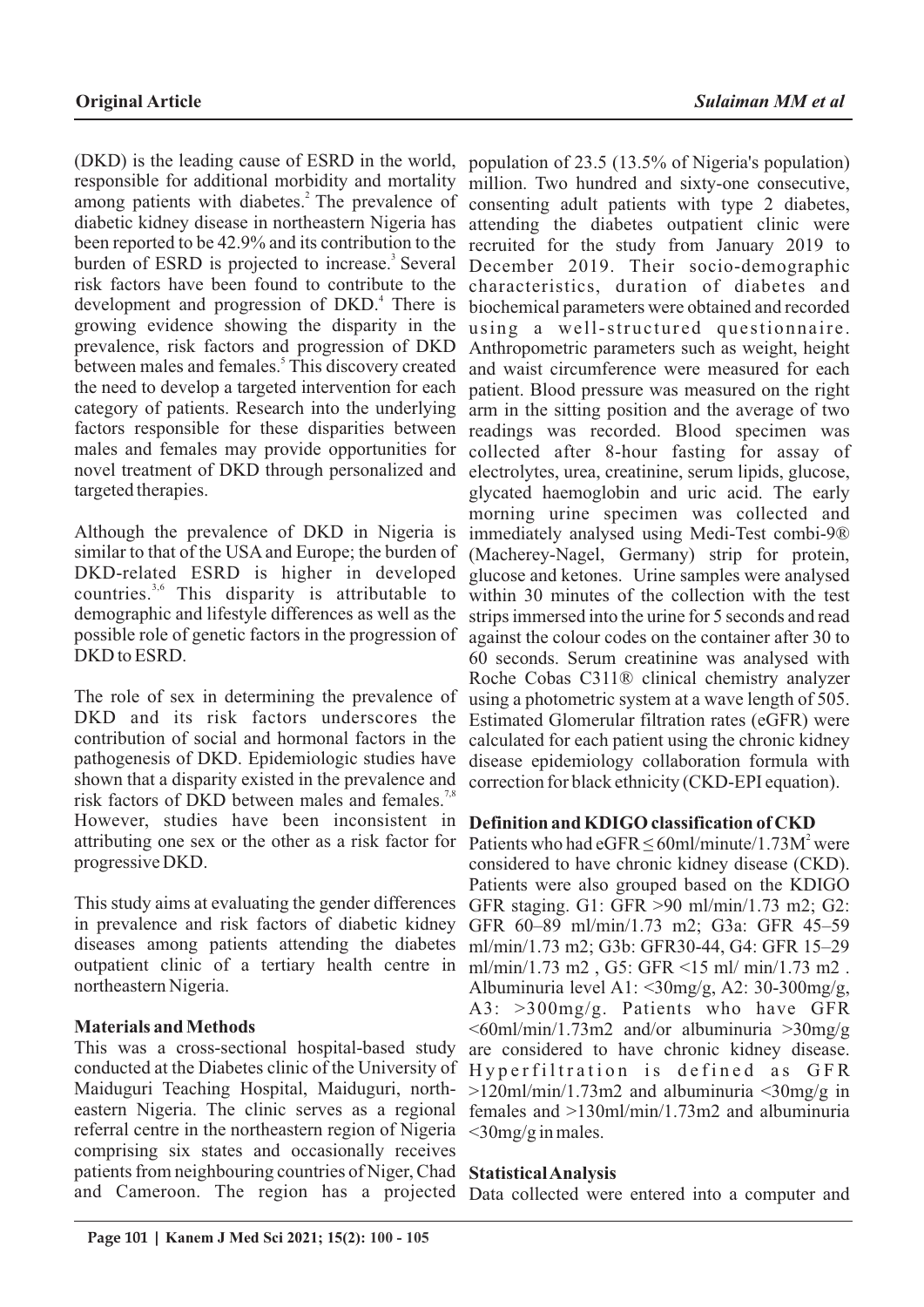analyzed using the Statistical Package for Social Ethical approval was sought and obtained from the Sciences (SPSS Inc Chicago IL USA) version 21. Continuous variables were expressed as mean  $(\pm SD)$ and an association between them was determined patients was also sought before the recruiting using student t-test. Discrete variables were expressed as percentages and proportions and their association was determined using Chi-squared test. **Results** Probability (P)values<0.05 were considered significant. Results are presented as Tables and Figures where appropriate. Analysis for risk factors was done using binary logistic regression.

University of Maiduguri Teaching Hospital's research and ethics committee. Consent from the subjects for the study.

Two hundred and sixty-one adult patients with diabetes were consecutively recruited in the study. Their ages ranged from 18 to 78 years with a mean age of  $49.60 \pm 11.49$  years. There were  $167(64\%)$ females. Table 1 shows the distribution of sociodemographic and clinical variables of female and male patients with diabetes.

### **Ethical approval**

| Table 1: Distribution of socio-demographic and clinical variables among |  |
|-------------------------------------------------------------------------|--|
| male and female patients with diabetes                                  |  |

| Variable                              | $Male(n=94)$        | Fem ale( $n=167$ ) P |               |
|---------------------------------------|---------------------|----------------------|---------------|
| $A$ g $(year)$                        | $51.10 \pm 12.23$   | $48.76 \pm 11.00$    | 0.115         |
| Duration of Diabete $7.24 \pm 7.18$   |                     | $6.87 \pm 6.02$      | 0.652         |
| (years)                               |                     |                      |               |
| BM(Kg/M)                              | $26.41 \pm 4.86$    | $28.49 \pm 6.27$     | 0.003         |
| Weigh $(Kg)$                          | $78.47 \pm 15.77$   | $76.12 \pm 16.64$    | 0.265         |
| SBRmmHg)                              | 131.20 $\pm$ 9.28   | $130.98 \pm 18.84$   | 0.927         |
| DBRmmHg)                              | $81.23 \pm 13.60$   | $80.35 \pm 10.40$    | 0.558         |
| W aist<br>circum feren(com)           | $93.21 \pm 16.76$   | $91.99 \pm 16.54$    | 0.568         |
| Glycated $H$ %)                       | $10.09 \pm 9.61$    | $9.44 \pm 2.76$      | 0.412         |
| $FBGm \, m \, o \, 1/1$               | $9.53 \pm 4.72$     | $11.10 \pm 5.97$     | 0.020         |
| Total<br>$cholester(6th m o1/1)$      | $4.80 \pm 1.17$     | $5.09 \pm 2.85$      | 0.246         |
| $HD \, \text{I}(m \, m \, o \, 1/1)$  | $1.14 \pm 0.55$     | $1.17 \pm 0.37$      | 0.609         |
| $LD \mu(m m o l/l)$                   | $2.84 \pm 1.03$     | $3.19 \pm 1.03$      | 0.009         |
| $TG(m \, m \, o1/l)$                  | 1.924.06            | $1.78 \pm 0.97$      | 0.271         |
| $S$ od iu m m ol/l)                   | $138.28 \pm 5.10$   | $137.76 \pm 6.09$    | 0.487         |
| Potassiu ${\rm (mm\,mol/l)}$          | $4.28 \pm 0.66$     | $4.21 \pm 0.91$      | 0.532         |
| $Bicarbona$ (ten mol/l)               | $20.01 \pm 1.48$    | $20.22 \pm 1.69$     | 0.320         |
| $U$ re $\pmb{\pmb{\text{m}}}$ m ol/l) | $8.25 \pm 10.24$    | $7.75 \pm 5.56$      | 0.603         |
| $C$ reatinin( $\mathfrak{m}$ m ol/l)  | $150.42 \pm 124.82$ | $135.92 \pm 87.22$   | 0.273         |
| eGFR(m1/min/1.73 M $75.77 \pm 36.11$  |                     | $66.67 \pm 38.08$    | 0.057         |
| U ric aci(dn m o $1/1$ )              | 414.70±66.24        | $396.93 \pm 147.94$  | 0.374         |
| $PCW\%$ )                             | $34.49 \pm 5.33$    | $33.11 \pm 4.54$     | 0.026         |
| Proteinuria                           |                     |                      |               |
| Negative                              | 51                  | 93                   | $X^2 = 1.263$ |
| Positive                              | 43                  | 74                   | $P = 0.738$   |

Table 2 shows that females constituted 74.1% of diabetic kidney disease patients in our cohort.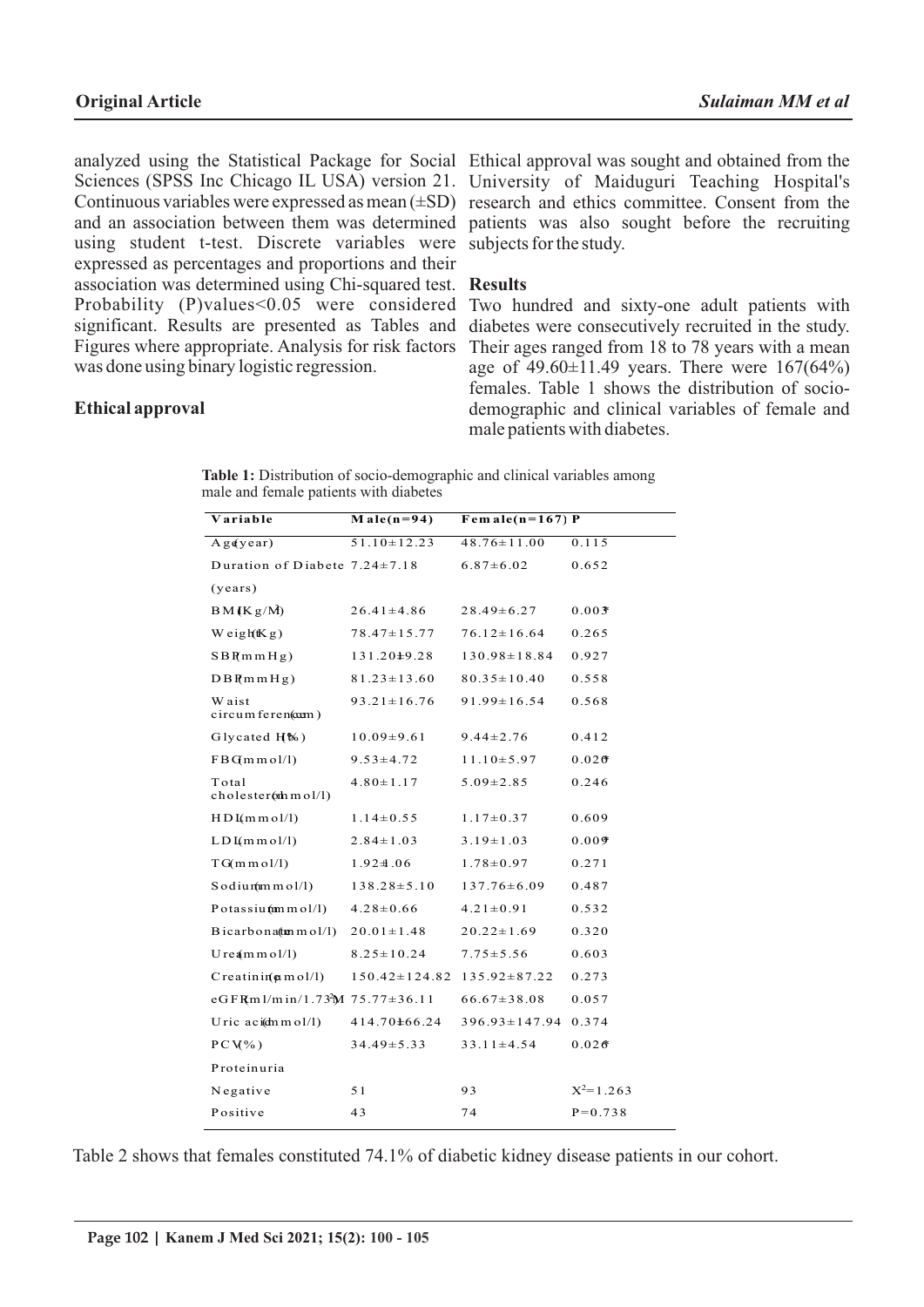|        | <b>Normal Renal</b><br><b>Function</b> | <b>Renal dysfunction</b> | <b>Total</b> |
|--------|----------------------------------------|--------------------------|--------------|
| Male   | $65(43.6\%)$                           | $29(25.9\%)$             | 94           |
| Female | $84(56.4\%)$                           | $83(74.1\%)$             | 167          |
|        | 149                                    | 112                      |              |

**Table 2:**Proportion of patients with diabetic kidney disease among males and females.

 $\chi^2$  =8.723, p=0.003

Females outnumbered males in all stages of GFR with a marked difference in patients who have GFR  $\leq 60$ ml/minute/1.73M<sup>2</sup>( $\chi^2$ = 11.168, p= 0.048). Figure 1 shows the distribution of GFR stages according to gender.



Figure 1: Distribution of various stages of GFR between males and females. 1=Hyperfiltration, 2=stage 1, 3= stage 2, 4= stage 3, 5= stage 4, 6= stage 5

Using multilinear regression analysis to determine factors associated with increased risk of diabetic kidney disease among female patients; GFR<60ml/minute was found to be associated with female gender(EXP(B)=2.105, p=0.014, 95% CI for EXP(B):1.165-3.805).

|                                        |                                            |          | 95% CI for EXP(B) |       |
|----------------------------------------|--------------------------------------------|----------|-------------------|-------|
| Variable                               | $\mathbf{E} \times \mathbf{p}(\mathbf{B})$ | P        | Lower             | Upper |
| GFR < 60m1/m in/12.105                 |                                            | $0.014*$ | 1.165             | 3.805 |
| Age $>45$ years                        | 1.799                                      | 0.266    | 0.639             | 5.065 |
| BMI > 30Kg/M                           | .574                                       | 0.118    | 0.287             | 1.151 |
| Systolic blood<br>presure > 140m m1    | 1.063                                      | 0.871    | 0.509             | 2.222 |
| Diastolic blood<br>pressure > 90m m H  | 1.592                                      | 0.208    | 0.772             | 3.284 |
| Fasting blood<br>glucose $>8$ m m ol/l | 1.563                                      | 0.201    | 0.788             | 3.102 |
| Glycated Hb $>7.5$ 1.223               |                                            | 0.561    | 0.620             | 2.411 |
| Total cholesterol<br>$>6$ m m o $1/1$  | 1.542                                      | 0.140    | 0.868             | 2.741 |

**Table 3:** Multiple logistic regression analyses showing factors associated with increased risk of diabetic kidney disease among female patients.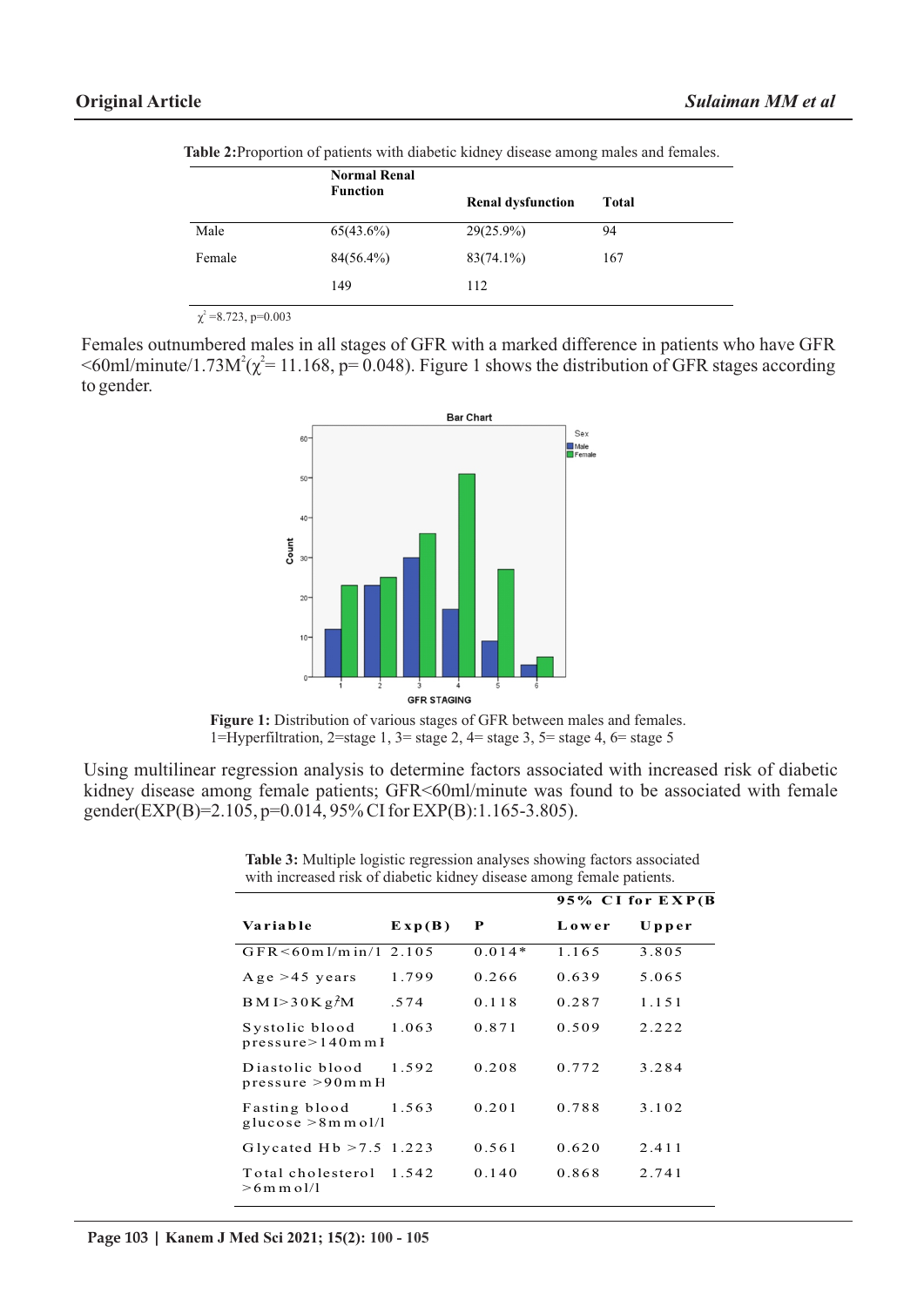## **Discussion**

This study evaluated the gender differences in many women to regularly take their anti-diabetic prevalence and risk factors for diabetic kidney disease among patients with type 2 diabetes in Maiduguri, northeastern Nigeria. This study found that females have a higher prevalence of diabetic kidney disease (74.1% vs 25.9%). The prevalence of diabetic kidney disease among women in this study is higher than reported by Chiroma *et* al,<sup>3</sup> but similar to that reported by Brar *et al*<sup>9</sup> who found that women had a higher prevalence of chronic kidney disease than men. However, their finding reveals that men tended to progress to ESRD than females. In this study, there was no preponderance of chronic kidney disease risk factors (hypertension, high glycated haemoglobin, albuminuria and hyperuricaemia) among females suggesting that other yet unidentified factors may have been responsible for the higher burden of DKD in them. Biologic differences exist between sexes which may confer initiating factors such as hypertension and diabetes mellitus as well as progression factors such as inflammation and fibrosis.<sup>10</sup> The role of hypovitaminosis D in the promotion of these factors is being appreciated. $\frac{11}{11}$  Women in our environment often secluded at homes, are deprived of adequate sunlight exposure and essential nutrition.

Our study also found a sex-related disparity in the prevalence of risk factors of chronic kidney disease. Women had a higher prevalence of dyslipidaemia and obesity than men. A similar study by Yu MK *et*   $al<sup>12</sup>$  has found that women had a higher prevalence of hypertension, dyslipidaemia and obesity among their cohort with diabetes.

There is a significantly higher proportion of females with stages 3 to 5 CKD in our study and women with  $eGFR$  <60ml/minute/1.73 $M^2$  out-number males with a ratio of 1:2.7. This finding suggests that females tend to have more progressive diabetic kidney disease as compared to males. glycaemic control among females may have contributed to the development of long term diabetic complications. Women have poorer adherence to anti-diabetic medications.<sup>13</sup> Other factors such as cultural and economic factors have put medical care beyond the reach of many women in our setting. High out-of-pocket expenses coupled with the lack of universal health insurance coverage for disadvantaged populations have made it difficult for

drugs.

Similar to the finding by Brar *et al*<sup>9</sup> Female sex was associated with the development of progressive kidney disease in this study. Other factors analyzed such as hypercholesterolaemia, age >45 years, obesity, and fasting hyperglycaemia were not significant in females. These findings may suggest that other yet to be identified factors such as genetic differences may play important roles in the differences in the prevalence of diabetic kidney disease among males and females. Studies by Okoye  $et \text{ } a l^{14}$  in southern Nigeria, showed that disparities existed in the prevalence of chronic kidney disease between males and females. $\frac{14}{10}$  In a study evaluating the global disparities of chronic kidney disease among males and females by Bibkov *et al*, the burden of advanced chronic kidney disease was similar between males and females. However, the prevalence of advanced chronic kidney disease was higher among females and there were a disproportionately higher number of males who had access to renal replacement therapies.<sup>15</sup>

This study is limited by the cross-sectional study design; follow up of patients for a longer duration was needed to establish renal disease progression. It is also a hospital-based study, making it subject to selection bias; others who may have the disease would have been missed due to their inability to afford hospital care.

**Conclusion:** This study revealed that the prevalence of chronic kidney disease among women with diabetes is higher than in males in northeastern Nigeria. The common risk factors associated with this difference were obesity, hypercholesterolaemia, fasting hyperglycaemia and low packed cell volume.

### **References**

- 1. World health organization. who.int/newsroom/fact-sheet/detail/diabetes 6 June  $2020$ . /Accessed  $11<sup>th</sup>$ April 2021.
- 2. Burrows NR, Hora I, Geiss LS, Gregg EW, Albright A. Incidence of End-Stage Renal Disease Attributed to Diabetes Among persons with Diagnosed Diabetes-United States and Puerto-Rico 2000-2014. *MMWR Morb Mortal Wkly*